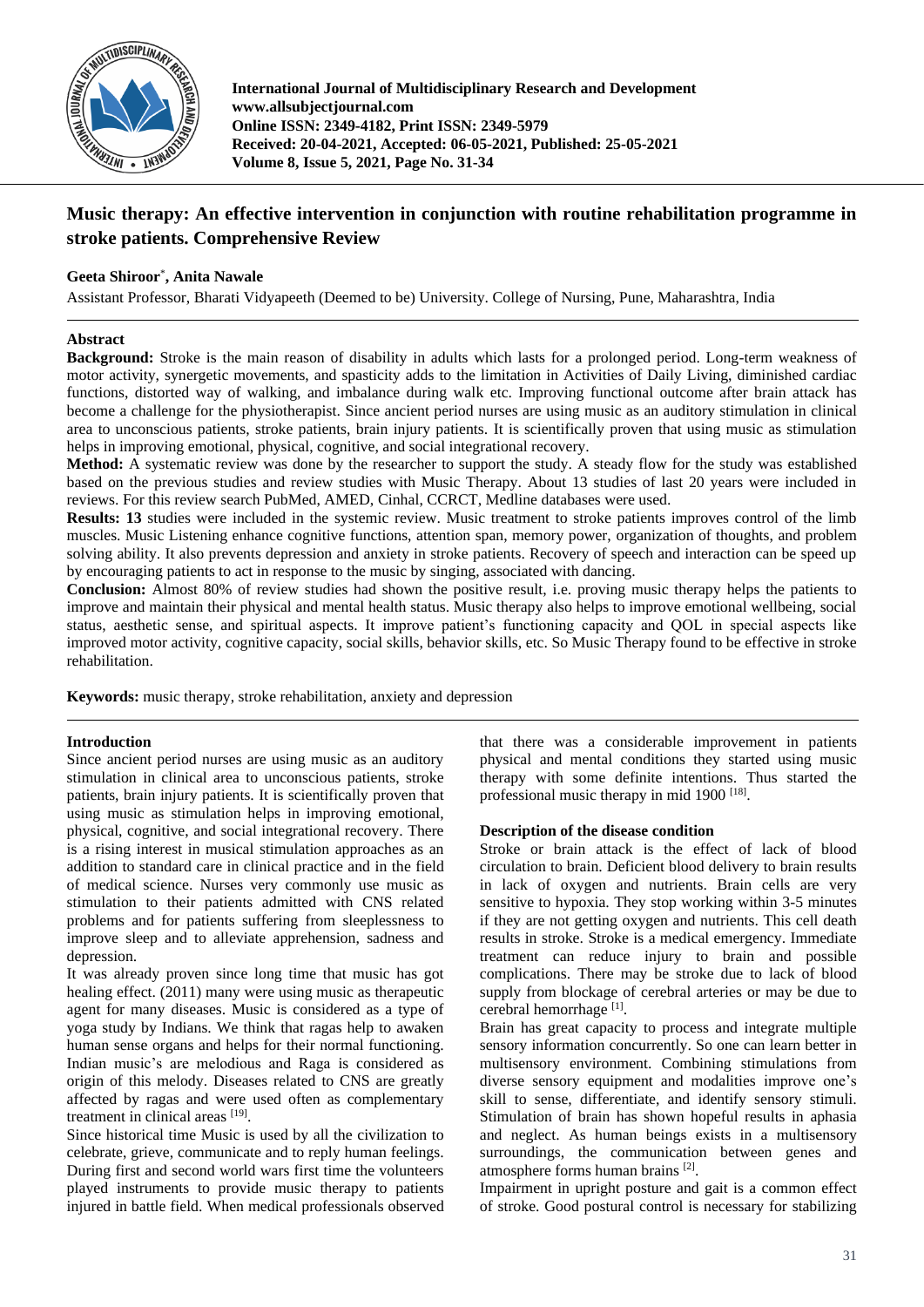the body in different positions during voluntary movements and for activities of daily living (ADL). Sensory stimulation may improve functional outcome after stroke. Stroke patients received sensory stimulation improved faster and to a better degree than control group clients. (2013)<sup>[3]</sup>.

First three months after stroke is very important for recovery. Many research studies have proven that providing music therapy after stroke have significant positive role in neurological improvement of stroke patients. It also helps to reduce the stroke effects and to enhance the QOL of the patients. But Music therapy needs to be given with the routine medical treatment but not alone. Flowing music can help to improve movement and muscular control of the patients. For eg, playing a drum may improve ROM of the arm, or/and walking can be improved by musical beats. Music treatment to stroke patients can also improve control of the limb muscles. Music Listening enhance cognitive functions, attention span, memory power, organization of thoughts, and problem solving ability. Recovery of speech and interaction can be speed up by encouraging patients to act in response to the music by singing, associated with dancing. (2018)<sup>[4]</sup>.

## **Description of the intervention**

The concept of Music Therapy is dependent on correct intonation and right use of the basic elements of music such as rhythm, volume, beats and piece of melody. There are countless 'Ragas' with countless characteristic peculiarities of their own. No particular Raga for a particular disease is established till now. Different types of Ragas and music are applied in each different case. When the term Music Therapy is used, we think world-wide system of therapy. Literature of Vocal part of Indian Classical Music is not sufficient in that case. Classical music with its unique swara / note structure ensures calm and cozy mind by exposure and subdues the emotion provoking situations. In many studies music therapy was given with drums and dancing steps  $^{[5]}$ .

#### **Aim of the systemic literature review**

The aim of the author to conduct this review was

- To explore the literature that high light the effectiveness of music therapy on cognitive improvement, and in prevention of anxiety and depression of stroke patients
- To identify the studies proving the effect of music therapy on cognitive improvement, and in prevention of anxiety and depression of stroke patients.
- To high light the use of music therapy as stroke rehabilitation.

#### **Methodology**

A systemic review of the literature was chosen to be done by the author as it is one of the best methods available to effectively analyze the available research studies and bring out definitive answers to the questions than one single study. The literature search was performed during January 2019 to December 2019. The electronic databases using which the search done were Cumulative index to nursing, and Allied Health Literature (CINHAL), Medical Literature Online (Medline), Pubmed, CCRCT, AMED.

The search terms include Music Therapy, stroke rehabilitation, anxiety and depression. Though evidences were effectively searched using the key words the authors also used the bibliographic searching method from the

obtainable literatures to spot out similar studies meeting the objectives. The investigator focused on identifying studies on effectiveness of Music Therapy. Total number of searches using the search terms were about 200. Out of which 120 studies were eliminated due to irrelevance. 60 titles and abstracts were screened and out of which 13 studies were included.

## **The studies selected were categorized in to following headings:**

- 1. Effect of Music Therapy in improving depressive mood, anxiety, social skill, cognitive improvement, decision making skill and confidence in post stroke clients [6, 7, 8, 9, 11, 12] .
- 2. Effect of music therapy in enhancing apraxia, dysarthria, spontaneous movements gait and balance in limb movements [13-17].
- 3. Music therapy is effective in sensory processing, attention, and memory, and can stimulate complex cognition and multisensory integration [10] .

#### **Type of outcome measures**

- The main outcomes assessed in the studies were motor and sensory functions of upper limb. Some studies assessed balance, Activities of Daily Living, strength upper limb muscles.
- Tools used to measure outcome: Fugl Mayer assessment scale, Sensory Modality Assessment Scale, Modified Ashworth scale, Nottingham Sensory Assessment, BAI (Beck Anxiety Inventory) and BDI (Beck Depression Inventory), Functional Independent Measure, Barthel Index Scale, Montreal Battery of Evaluation of Amusia (MBEA) Rivermead Behavioural Memory Test (RBMT), Wechsler Memory Scale.
- Duration of interventions: in maximum studies the interventional period was 4 to six weeks with a followup of up to 6 months.

## **Search results**

Studies were identified after a vigorous search through Cumulative index to nursing, and Allied Health Literature (CINHAL), Medical Literature Online (Medline), Pubmed, CCRCT, AMED. After screening of duplicate references 200 studies are selected as possible eligible trials. Out of 200, 180 studies are excluded as were not meeting eligibility criteria. 13 studies were selected for review study.

#### **List of studies included in the review**

13 trials found to be fitting in the criteria of selection.

All 13 studies were meeting inclusion criteria (Aguilar M 2011, Kim DS. 2011, Urbenjaphol P 2009, Sarkamo T2008, Nayak S 2000, Strzemecka J 2013, Suh J 2014, Rebacca H 2009, Kim M-K 2015, Watson C 2017, Thaut MH 2010, Salehi N 2008, Geeta S 2018).

## **Study Design**

Pretest – post test control group design [7, 8, 9, 11, 12, 13, 19] single blinded, randomnized controlled trial  $[6, 7, 14]$ . One descriptive study is also included [10]. Selection of the samples was done randomly in maximum studies [3, 5, 7, 8, 9, 11] Maximum studies in the review had used SPSSS software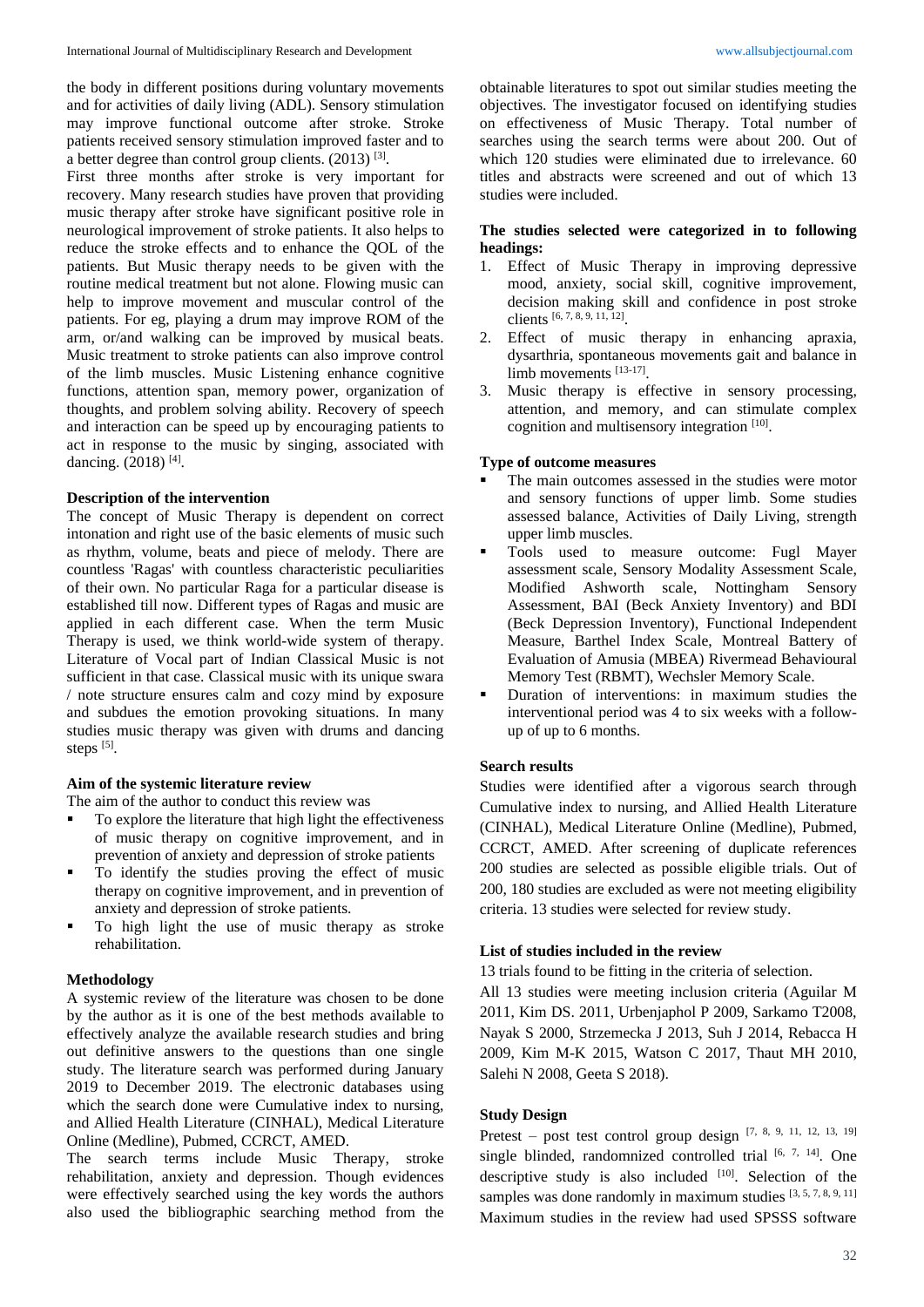for statistical analysis.

# **Discussion**

The main purpose of this review was to evaluate the effect of music therapy for improving depressive mood, anxiety, social skill, cognitive improvement, decision making skill, confidence, gait, limb movements, apraxia, dysarthria, attention and memory in post stroke clients. 13 studies were included in this review study, with more than 300 participants that compared music therapy with either routine treatment or with other conventional therapies. It is found from all the reviews that music therapy was more effective when it is given with routine treatment to improve ADL, depressive mood, anxiety, social skill, cognitive improvement, decision making skill, confidence, gait, limb movements, apraxia, dysarthria, attention and memory in post stroke clients compared with routine treatment and other interventions. Seven studies reviews evaluated depressive mood, anxiety, social skill, cognitive improvement, decision making skill and confidence, five for spontaneous movements, apraxia, dysarthria, gait and balance in limb movements and one for sensory processing, attention, and memory. Music therapy was considered to be effective in all the above situations. The results of the review indicate that Music Therapy can be included in daily nursing care protocol of stroke patients as many studies have already proven the positive effect of this. Music therapy can be used as an additional intervention for stroke patients in rehabilitation centers. It is also proven by the study that music therapy helps to improve Activities of Daily Living in stroke patients. Still there is a need for well designed RCT studies with large sample sizes to generalize the study findings more effectively. New researches can be conducted comparing music therapy with other alternative therapies to see the outcome.

# **Conclusion**

Almost 90% of review studies had shown the positive result that, proving music therapy was effective in improving depressive mood, anxiety, social skill, cognitive improvement, decision making skill and confidence in post stroke clients. So Music Therapy found to be effective in stroke rehabilitation.

# **References**

To studies included in the studies:

- 1. Aguilar MI, Brott TG. Update in intracerebral hemorrhage. The Neurohospitalist,2011:1(3):148-159. doi:10.1177/1941875211409050.
- 2. Mozaffarian D, Benjamin EJ, Go AS, *et al*. Heart Disease and Stroke Statistics 2016 Update. Circulation,2016:133(4):e38-e360. doi:10.1161/CIR.0000000000000350.
- 3. Pandian JD, Sudhan P. Stroke epidemiology and stroke care services in India. J stroke,2013:15(3):128-134. doi:10.5853/jos.2013.15.3.128.
- 4. Susan C. Music Therapy for Stroke. 2015. https://www.news-medical.net/health/Music-Therapyfor-Stroke.aspx. Accessed, 2017.
- 5. Music Therapy Sur Sanjeevan Music Therapy Trust Sursanjeevan.Com > Rpsur\_Musictherapy.
- 6. Kim DS, Park YG, Choi JH, *et al*. Effects of Music Therapy on Mood in Stroke Patients. Yonsei Med J,2011:52(6):977. doi:10.3349/ymj.2011.52.6.977.
- 7. Urbenjaphol P, Jitpanya C, Khaoropthum S. Effects of the Sensory Stimulation Program on Recovery in Unconscious Patients With Traumatic Brain Injury. J Neurosci Nurs,2009:41:E10-E16.
- 8. Sarkamo T, Tervaniemi M, Laitinen S, *et al*. Music listening enhances cognitive recovery and mood after middle cerebral artery stroke. Brain,2008:131(3):866- 876. doi:10.1093/brain/awn0.
- 9. Nayak S, Wheeler BL, Shiflett SC, Agostinelli S. Effect of music therapy on mood and social interaction among individuals with acute traumatic brain injury and stroke. Rehabilitation Psychology,2000:45(3):274– 283. https://doi.org/10.1037/0090-5550.45.3.274
- 10. Strzemecka J. Journal of Pre-Clinical and Clinical Research. Vol 7. Journal of Pre-Clinical and Clinical Research; 2013. http://www.jpccr.eu/Music-therapy-instroke-rehabilitation,71429,0,2.html. Accessed, 2017.
- 11. Suh J, Han S, Jeon S, Kim H, Lee J, Yoon T, *et al*. Effect of rhythmic auditory stimulation on gait and balance in hemiplegic stroke patients. Neurorehabilitation,2014:34(1):193-199, 2014.
- 12. Rebecca H, Alicia A, Gary J, David O. The effect of rhythmic auditory stimulation (ras) on physical therapy outcomes for patients in gait training following stroke: a feasibility study. International journal of neuroscience,2009:119(12):2183-2195.
- 13. Kim M-K, Ji S-G, Cha H-G. The effect of mirror therapy on balance ability of subacute stroke patients. Hong Kong Physiother J,2016:34:27-32. doi: 10.1016/J.HKPJ.2015.12.001.
- 14. Watson C. Rhythm for Rehabilitation: Music Therapy as a Part of the Stroke Rehabilitation. https://www.med.unc.edu/phyrehab/files/Rhythm\_for\_ Rehabilitation.pdf. Accessed, 2017.
- 15. Thaut MH, Abiru M. Rhythmic Auditory Stimulation in Rehabilitation of Movement Disorders: A Review Of Current Research. Music Percept,2010:27(4):263-269. doi:10.1525/mp.2010.27.4.263.
- 16. http://www.schnurmacher.org/healthinformation/category/American Stroke Association, 1- 888-4STROKE, www.strokeassociation.org
- 17. Salehi N, Sanae R. Music Therapy in Stroke Rehabilitation 1-PhD student of audiology, 2008 Faculty of Rehabilitation, Tehran University of Medical Sciences 2-Master of Audiology.
- 18. Wikipedia article on "Music therapy" Inc. Last Updated, 2011. https://en.wikipedia.org/wiki/Mu sic therapy
- 19. Geeta S. Effectiveness of sensory stimulation program on neurological status of patients with stroke. International Journal of Nursing and Medical Investigation,2017:2(2):68-74.
- 20. Kim H, Lee MH, Chang HK, Lee TH, Lee HH, Shin MC, *et al*. Influence of prenatal noise and music on the spatial memory and neurogenesis in the hippocampus of developing rats. Brain Dev,2006:28:109–14.
- 21. Janata P, Tillmann B, Bharucha JJ. Listening to polyphonic music recruits domain-general attention and working memory circuits. Cogn Affect Behav Neurosci,2002:2:121–40.
- 22. Blood AJ, Zatorre RJ. Intensely pleasurable responses to music correlate with activity in brain regions implicated in reward and emotion. Proc Natl Acad Sci USA,2001:98:11818–23.